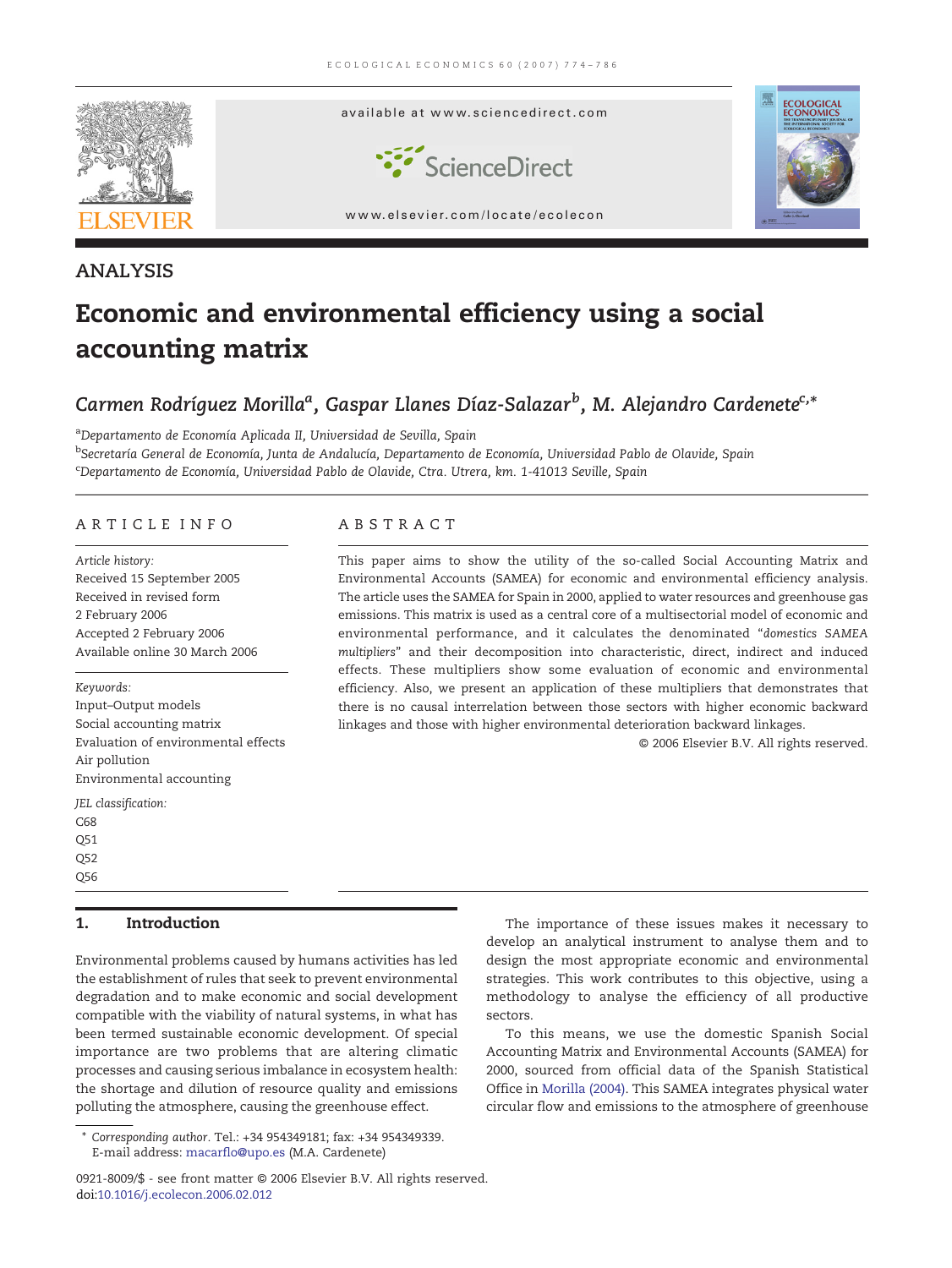effect gasses (GE), together with the economic flow sourced from the National Accounting of Spain.

Using this database, we obtain the domestic production multipliers, emissions of greenhouse effect gasses and consumption of water. We decompose the SAMEA in direct, indirect, induced, and a new multiplier, characteristic effects and, finally, the backward linkages. These decompositions allow us to analyze the efficiency – or not – of each activity sector along the whole economic circuit and to draw conclusions on the economic and environmental systems of Spain.

#### 2. Theoretical fundamentals of the hybrid systems and the SAMEA

The idea of confronting environmental and economic accounts has had conceptual precedents in the works developed by: [Daly \(1968\),](#page--1-0) [Isard \(1969\)](#page--1-0), [Ayres and Kneese](#page--1-0) [\(1969\)](#page--1-0), [Leontief \(1970\)](#page--1-0) and [Victor \(1972\)](#page--1-0). These works introduced the analysis of the "physical economy" in the input– output model. Also, from an analytical perspective, there has been significant contribution following the symmetrical environmental input–output table (SEIOT) based on the Leontief methodology, namely, those that are concerned with atmospheric emissions and water. We will highlight the following: [Leontief and Ford \(1971\)](#page--1-0), [Stone \(1972\)](#page--1-0), [Forsund](#page--1-0) [\(1985\)](#page--1-0), [Proops \(1988\),](#page--1-0) [Proops et al. \(1993\),](#page--1-0) [Lofting and McGau](#page--1-0)[hey \(1963\)](#page--1-0) and [Hawdon and Pearson \(1995\)](#page--1-0).

From an official statistics perspective, it was not until the approval of the "National Accounts System of [United Nations,](#page--1-0) [1993](#page--1-0) (NAS93)," where it appeared, for the first time, that the national system of accounts was extended to environmental accounting. However, NAS93 only introduced the debate on how to introduce environment metrics in the national accounting system, without choosing a methodology to use. Accordingly, it was constituted in 1994, in the Statistical Commission of the UN, the so called Group of London on Environmental Accounting that has energized international discussion in this area. Finally, from 2003 we have the last version of SEEA03 (System Environmental and Economic Accounting). This manual collects, in a systematic and coherent way, the precisions and conceptual delimitations of the cost of physical flows linked to the environmental sphere and its connection with monetary flows associated with production activity and consumption. Sections 4 and 6 refer to the combined articulation of a Social Accounting Matrix (SAM) and physical flows associated to this, giving a hybrid SAM, which means, a SAMEA in accordance with the regular terminology.

It has been the European Community that has carried out the most important progress in this domain. In this sense, the document produced by the European Commission in 1994, titled "Directions of the European Union in relation to the environmental indicators and the Green National Account: the integration of the systems of information economic and environmental" is an important starting point in this area.

In Spain, at an official level, there is a precedent of a regional agency, part of a regional government – Andalusia – which elaborated the Environmental Input–Output Table for 1990 (TIOMA-90) based in [Pajuelo \(1980\)](#page--1-0), although this work was not subsequently continued. Based on this table, it is necessary to highlight the following applications: [Castro et al. \(1996\),](#page--1-0) [Saenz](#page--1-0) [de Miera \(2000\),](#page--1-0) [Velázquez \(2003\)](#page--1-0) and [André et al. \(2005\).](#page--1-0) Similar table was made in Valencia ([Almenar et al., 1998\)](#page--1-0).

Also, we want to note the contribution of [Manresa and](#page--1-0) [Sancho \(2004\)](#page--1-0) that used a Social Accounting Matrix for Catalonia-1987, to integrate data from energy consumption and atmospheric emissions and to evaluate the environmental repercussions using SAM multipliers. We also note the study developed by [Sánchez Chóliz et al. \(1994\)](#page--1-0), in which the "water values" for Aragón, a northern region of Spain, were calculated.

At the national level, these hybrid systems of information have not developed much. In fact, there is no official Environmental Social Accounting Matrix. However, the National Statistical Office has advanced the development of statistical environmental information concerning water, residuals, flows of materials and environmental protection, following Eurostat. These statistics, in our opinion, need greater connection to extend the economic accounts toward social and environmental accounting as a whole. The unique reference nowadays for an Environmental Social Accounting Matrix, we find in [Morilla \(2004\)](#page--1-0), on which this work is based.

The Social Accounting Matrix and Environmental Accounts (SAMEA) follows the structure proposed in the SEEA03, the NAS93 and the EAS95, and contains the following elements (refer to Table 1 and Table A.1, in the Appendix):

• From an economic point of view, the SAMEA contains a Social Accounting Matrix (SAM), where the flows are expressed in monetary units, associated to the economic flow, that means, these are related to production activity

| Table 1 – Structure of an environmental SAM              |                                                                                           |                              |                                                    |                                     |  |
|----------------------------------------------------------|-------------------------------------------------------------------------------------------|------------------------------|----------------------------------------------------|-------------------------------------|--|
| <b>SAMEA</b>                                             | National economy                                                                          | Rest of the world<br>economy | National<br>environment                            | Rest of the world<br>environment    |  |
| National economy<br>Rest of the world<br>economy         | SAM: flows of product, distribution of income,<br>final consumption and capital formation |                              | Residuals by resident<br>Residuals by non-resident | Residuals by resident<br>to ROW     |  |
| National environment<br>Rest of the world<br>environment | Natural resources inputs<br>Natural resources from ROW                                    | Natural resources exports    |                                                    |                                     |  |
| National residuals                                       | Residuals reabsorbed                                                                      |                              |                                                    | Cross boundary<br>residual outflows |  |
| Rest of the world<br>residuals                           | Residuals reabsorbed                                                                      |                              | Cross boundary residual inflows                    |                                     |  |
| $C_{\text{OMMA}}$ , Marilla (2004)                       |                                                                                           |                              |                                                    |                                     |  |

Source: [Morilla \(2004\)](#page--1-0).